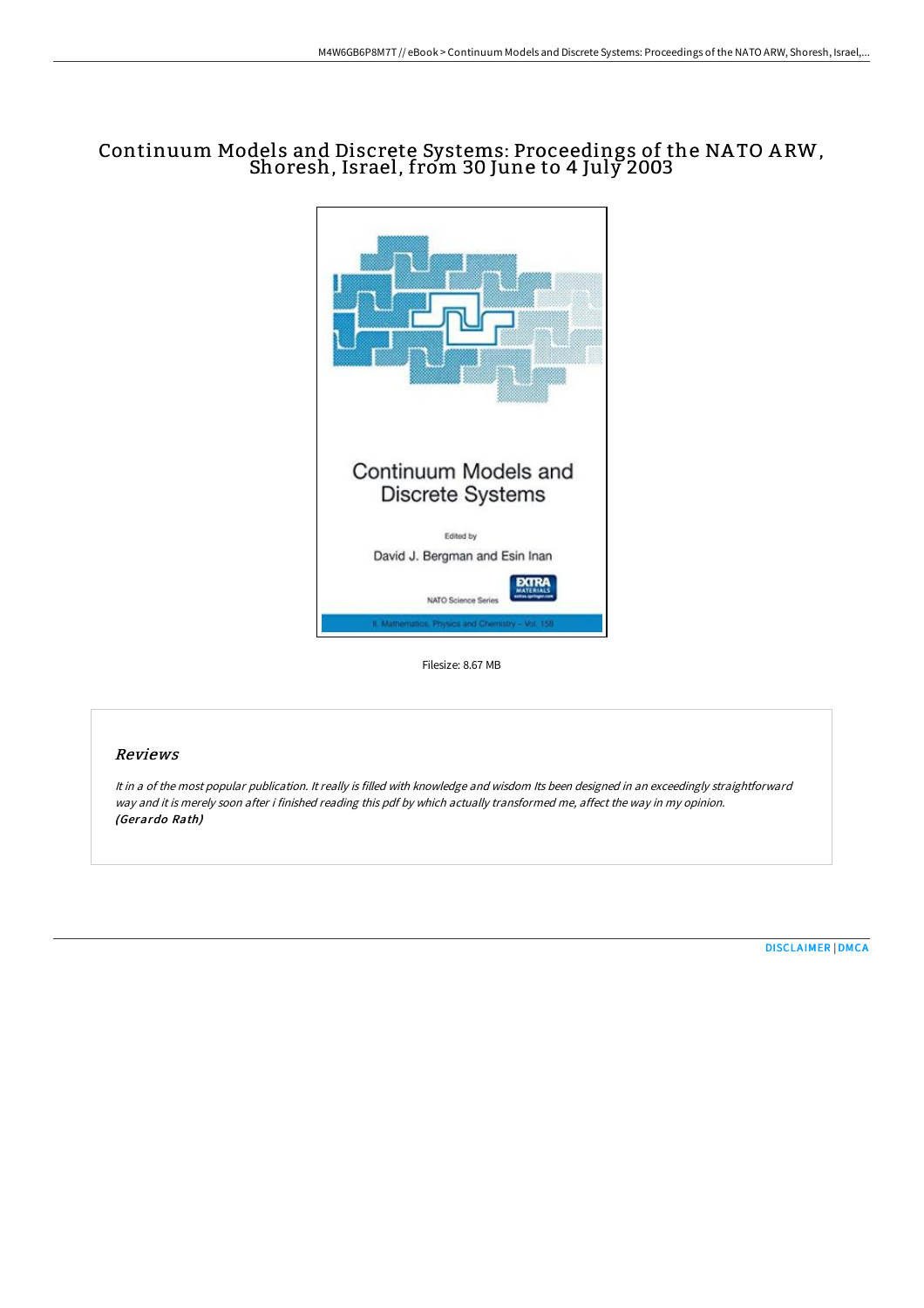### CONTINUUM MODELS AND DISCRETE SYSTEMS: PROCEEDINGS OF THE NATO ARW, SHORESH, ISRAEL, FROM 30 JUNE TO 4 JULY 2003



Springer-Verlag New York Inc., United States, 2004. Paperback. Book Condition: New. 239 x 157 mm. Language: English . Brand New Book \*\*\*\*\* Print on Demand \*\*\*\*\*.The Tenth International Symposium on Continuum Models and Discrete Systems (CMDSIO) took place at the Shoresh Holiday Complex in Shoresh, Israel, near the Capital City Jerusalem, from 30 June until 4 July 2003. The previous symposia in this series were: CMDS 1 (Kielce, Poland, 1975) CMDS2 (Mont Gabriel, Canada, 1977) CMDS3 (Freudenstadt, German Federal Republic, 1979) CMDS4 (Stockholm, Sweden, 1981) CMDS5 (Nottingham, England, 1985) CMDS6 (Dijon, France, 1989) CMDS7 (Paderborn, Germany, 1992) CMDS8 (Varna, Bulgaria, 1995) CMDS9 (Istanbul, Turkey, 1998) As in the previous symposia, participation was by invitation from the Inter- national Scientific Committee. Participants were chosen from a list of recom- mendations of the committee members, as well as from applications following advertisement of the symposium on the internet and in email messages to po- tential participants. The members of the International Scientific Committee were: Karl-Heinz Anthony CMDS7 Chairman (University ofPaderborn, Germany) David J. Bergman, Conference Chairman (Tel Aviv University, Israel) Bikas K. Chakrabatii (Saha Institute of Nuclear Physics Calcutta, West Bengal, India) Hans Jurgen Herrmann (University of Stuttgart, Germany; and ESPCI, Paris, France) Esin Inan, CMDS9 Chairwoman (Istanbul Technical University, Istanbul, Turkey) Dominique Jeulin (ENSMP, Fontainebleau, France) Mark Kachanov (Tufts University, Boston, MA, USA) David Kinderlehrer (Carnegie-Mellon University, Pittsburgh, PA, USA) Arnold M. Kosevich (B. Verkin Institute for Low Temperature Physics, Khat kov, Ukraine) Valery M. Levin (Petrozavodsk State University, Petrozavodsk, Russia) Konstantin Z. Softcover reprint of the original 1st ed. 2004.

Read Continuum Models and Discrete Systems: [Proceedings](http://techno-pub.tech/continuum-models-and-discrete-systems-proceeding.html) of the NATO ARW, Shoresh, Israel, from 30 June to 4 July 2003 Online

B Download PDF Continuum Models and Discrete Systems: [Proceedings](http://techno-pub.tech/continuum-models-and-discrete-systems-proceeding.html) of the NATO ARW, Shoresh, Israel, from 30 June to 4 July 2003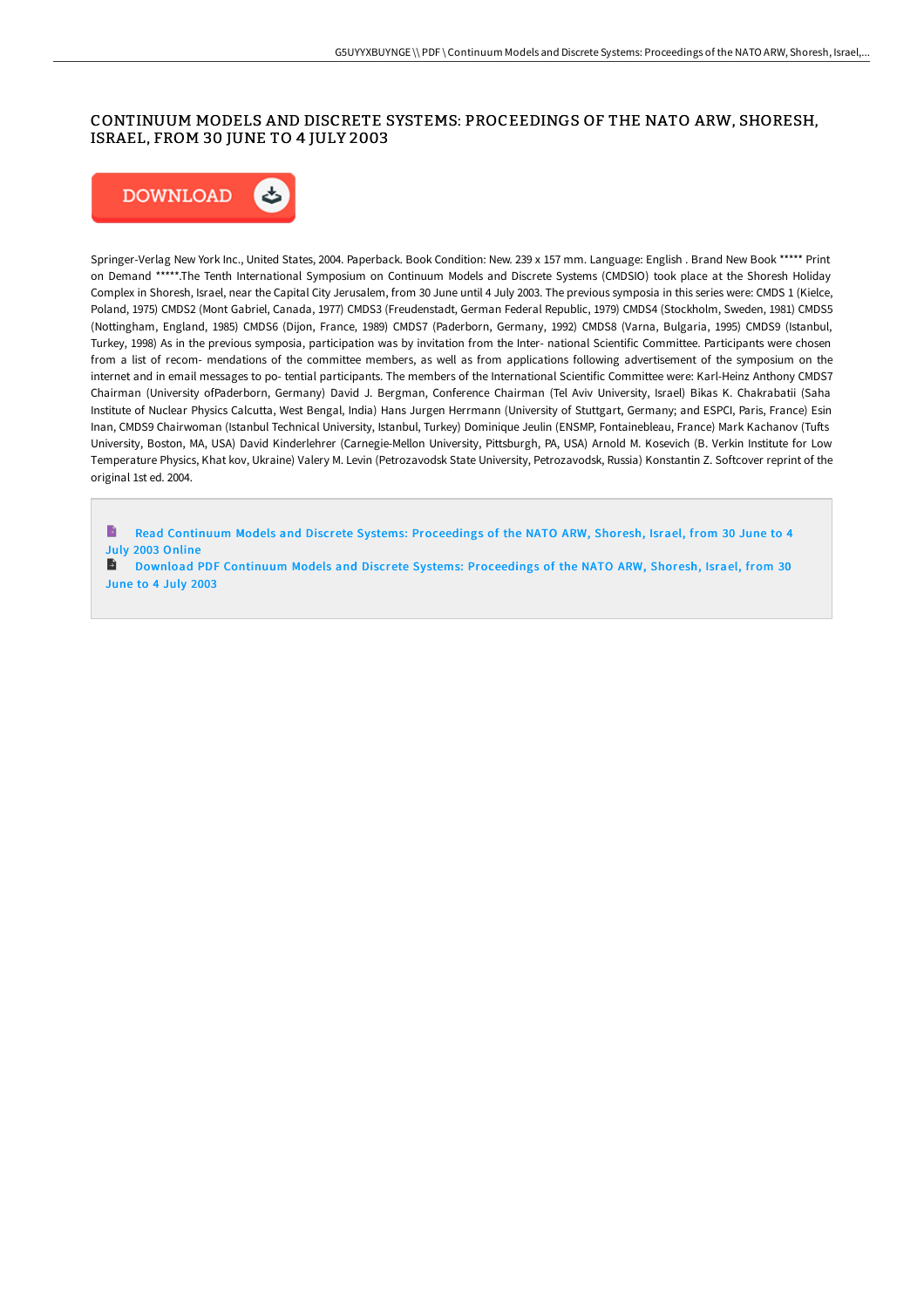### Other PDFs

|  |                                                                                                                         | ۰ |  |
|--|-------------------------------------------------------------------------------------------------------------------------|---|--|
|  | $\mathcal{L}(\mathcal{L})$ and $\mathcal{L}(\mathcal{L})$ and $\mathcal{L}(\mathcal{L})$ and $\mathcal{L}(\mathcal{L})$ |   |  |
|  |                                                                                                                         |   |  |

Creative Kids Preschool Arts and Crafts by Grace Jasmine 1997 Paperback New Edition Teachers Edition of Textbook

Book Condition: Brand New. Book Condition: Brand New. [Save](http://techno-pub.tech/creative-kids-preschool-arts-and-crafts-by-grace.html) PDF »

| _____<br><b>CONTRACTOR</b>        |
|-----------------------------------|
| _______<br><b>Service Service</b> |
|                                   |

Oxford Reading Tree Read with Biff, Chip, and Kipper: Phonics: Level 6: Gran s New Blue Shoes (Hardback) Oxford University Press, United Kingdom, 2011. Hardback. Book Condition: New. 172 x 142 mm. Language: English . Brand New Book. Read With Biff, Chip and Kipperis the UK s best-selling home reading series. It... [Save](http://techno-pub.tech/oxford-reading-tree-read-with-biff-chip-and-kipp-21.html) PDF »

The Country of the Pointed Firs and Other Stories (Hardscrabble Books-Fiction of New England) New Hampshire. PAPERBACK. Book Condition: New. 0874518261 12+ Year Old paperback book-Never Read-may have light shelf or handling wear-has a price sticker or price written inside front or back cover-publishers mark-Good Copy- I ship FAST... [Save](http://techno-pub.tech/the-country-of-the-pointed-firs-and-other-storie.html) PDF »

| <b>Service Service</b><br>__ |  |
|------------------------------|--|
| ______                       |  |

#### America s Longest War: The United States and Vietnam, 1950-1975

McGraw-Hill Education - Europe, United States, 2013. Paperback. Book Condition: New. 5th. 206 x 137 mm. Language: English . Brand New Book. Respected for its thorough research, comprehensive coverage, and clear, readable style, America s... [Save](http://techno-pub.tech/america-s-longest-war-the-united-states-and-viet.html) PDF »

| and the state of the state of the state of the state of the state of the state of the state of the state of th                                                                                                        |  |
|-----------------------------------------------------------------------------------------------------------------------------------------------------------------------------------------------------------------------|--|
| the contract of the contract of the contract of<br>________<br>$\mathcal{L}(\mathcal{L})$ and $\mathcal{L}(\mathcal{L})$ and $\mathcal{L}(\mathcal{L})$ and $\mathcal{L}(\mathcal{L})$ and $\mathcal{L}(\mathcal{L})$ |  |
|                                                                                                                                                                                                                       |  |

#### Letters to Grant Volume 2: Volume 2 Addresses a Kaleidoscope of Stories That Primarily, But Not Exclusively, Occurred in the United States. It de

Createspace, United States, 2013. Paperback. Book Condition: New. 216 x 140 mm. Language: English . Brand New Book \*\*\*\*\* Print on Demand \*\*\*\*\*.Volume 2 addresses a kaleidoscope of stories that primarily, but not exclusively, occurred... [Save](http://techno-pub.tech/letters-to-grant-volume-2-volume-2-addresses-a-k.html) PDF »